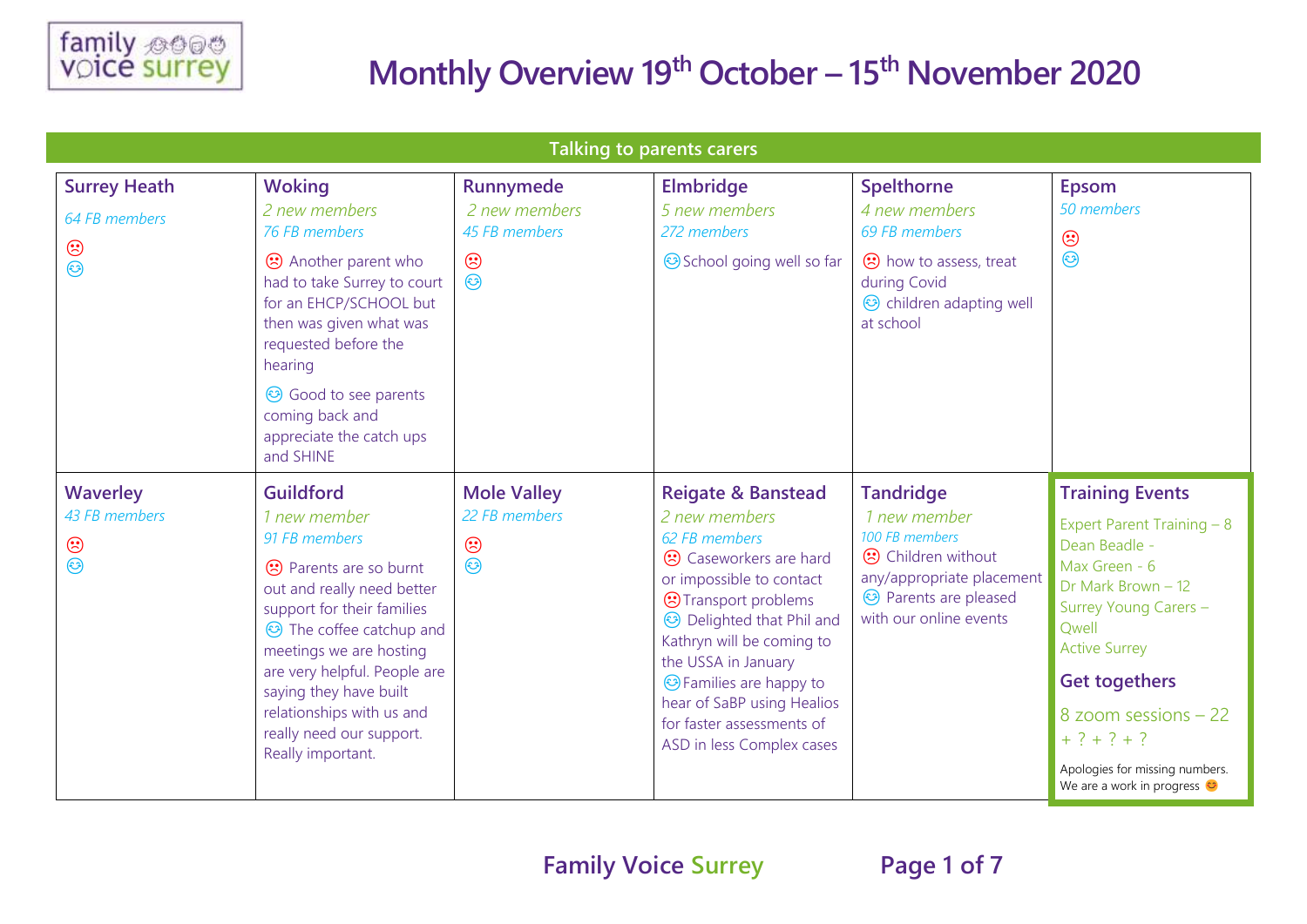

### **what we're hearing**

*In one word tell us how you're feeling: this mood picture is fed back to partners and has been really powerful in conveying the impact of services and support*



*Facebook page followers: 1824 Facebook closed parent group members: 514 Combined local Facebook group membership: 894*

*Tell us your Story: We respond to each story and signpost where relevant. When issues are repeated, we feed those back to relevant leads in SCC and health, and will be using this overview document to inform you of progress.*

4 Stories received through formal channels. This is separate to the general feedback received via our coffee mornings, events, and Facebook contact with parents.

Themes :

- Information on file not transferred to new SEND caseworker, resulting in repetition of story, process, appeals and children out of school
- Emotional wellbeing/mental health support for school related anxiety not enough support available and counselling in school is inaccessible due to the link with school. CYP Havens are praised, but unavailable during lockdown.
- SEND team seemingly ignoring input from schools and parents regarding placement decisions

**Family Voice Surrey Page 2 of 7**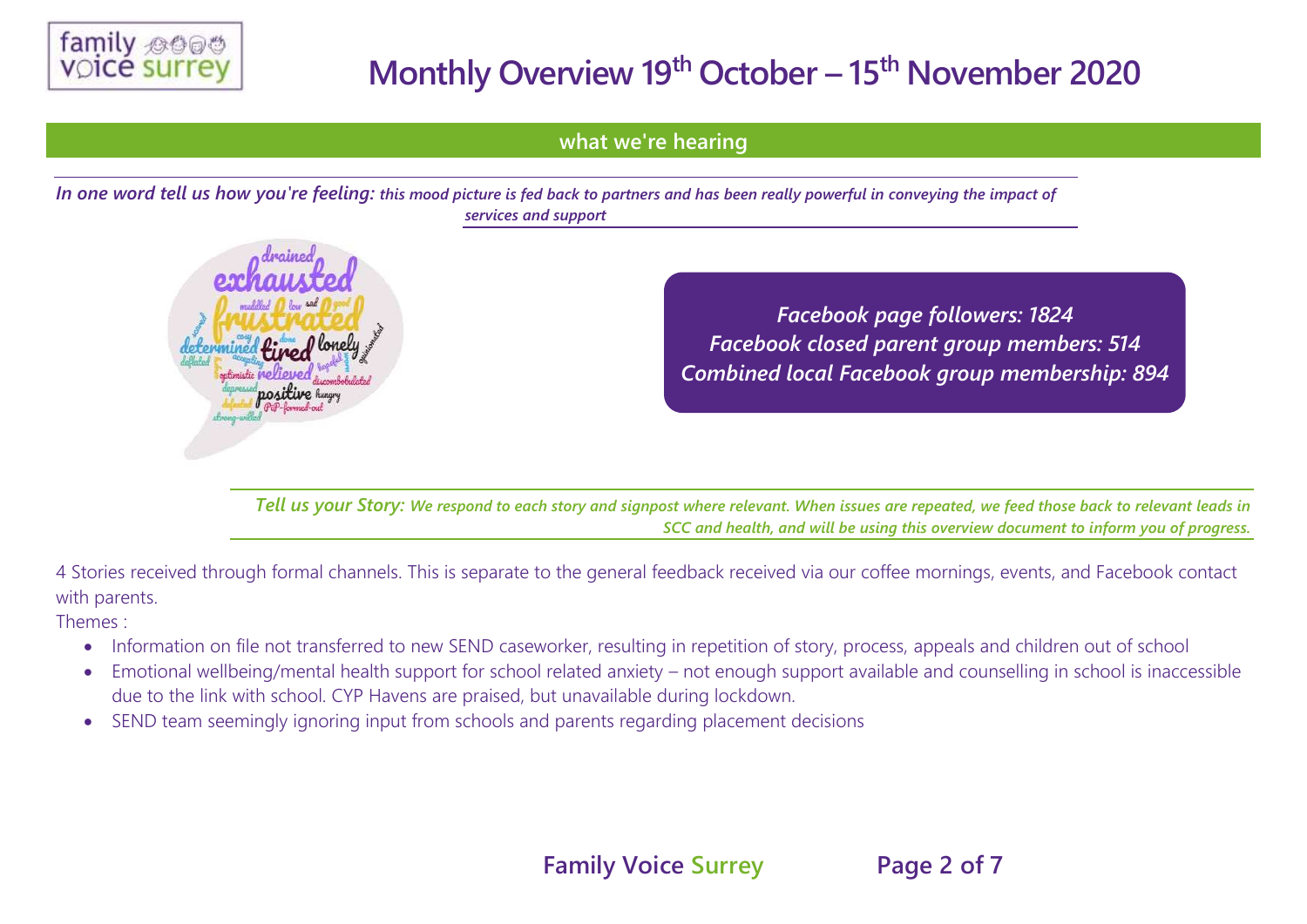

#### **Questions from our members**

We will be sharing these questions with relevant leads at the local authority and bringing you the answers in next month overview.

- 1. Why is the system for personal budget payments so complicated and can it be set out clearly and publicly, to avoid confusion?
- 2. What are the positive lessons being learned from the current covid arrangements?
- 3. What is being done to reduce the unacceptably long waiting times for CYP to be assessed for ASD and ADHD?
- 4. How can parents ensure that schools are supporting their children better while waiting for a neurodevelopmental assessment? Schools still say they need a diagnosis first.
- 5. Where can we find more information on transition/colleges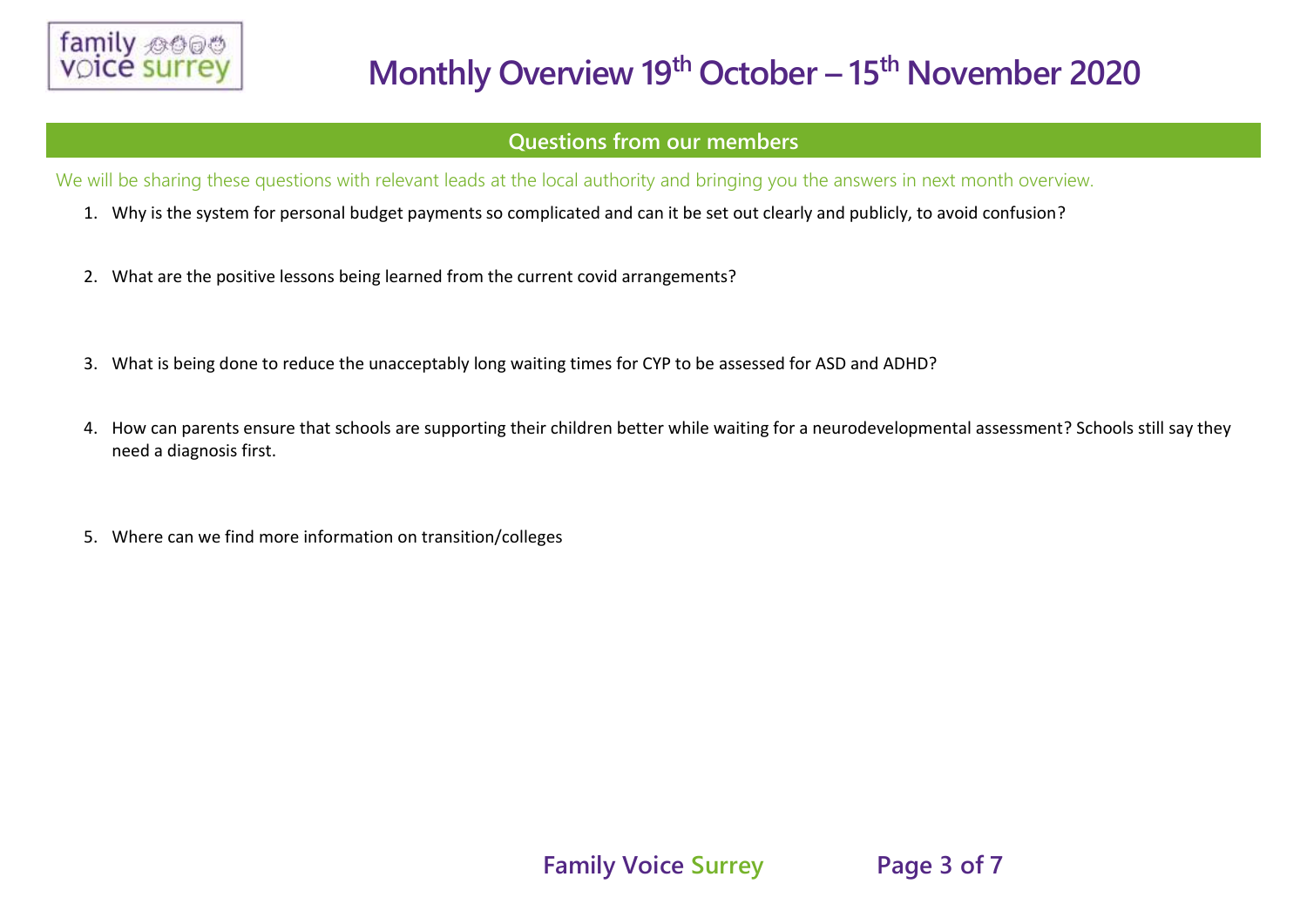

**Participation work** 

| <b>Project</b>  | <b>Update</b>                                                                                                                                                                                                                                                                                                                                                                                                                                                                                                                                                                                                                                                                                                                                                                                                                                                                                                                                                                                                                                                                                                                                                                                                                                                                  |  |
|-----------------|--------------------------------------------------------------------------------------------------------------------------------------------------------------------------------------------------------------------------------------------------------------------------------------------------------------------------------------------------------------------------------------------------------------------------------------------------------------------------------------------------------------------------------------------------------------------------------------------------------------------------------------------------------------------------------------------------------------------------------------------------------------------------------------------------------------------------------------------------------------------------------------------------------------------------------------------------------------------------------------------------------------------------------------------------------------------------------------------------------------------------------------------------------------------------------------------------------------------------------------------------------------------------------|--|
| Autism strategy | The work to develop an all-age autism strategy is encouragingly Co productive. While there's a tight timeline, great emphasis is<br>being placed upon the experience of parent carers and autistic adults. The consultation has now been analysed and three<br>workshops are being held week commencing 7th of December to check with people whether that analysis feels correct. In the<br>meantime, some work has been going on to begin drafting the strategy but with a strong understanding that this may change<br>after the workshops.<br>FVS and NAS are strong members of the strategy group and will be co-leading on each workstream. We will work together to<br>manage capacity.<br>A children's autism strategy board is being created to mirror the adult one. FVS will be co-chair.                                                                                                                                                                                                                                                                                                                                                                                                                                                                            |  |
| Local offer     | The local offer review has been paused whilst other work including the Little Help Shop is ongoing.                                                                                                                                                                                                                                                                                                                                                                                                                                                                                                                                                                                                                                                                                                                                                                                                                                                                                                                                                                                                                                                                                                                                                                            |  |
| transport       | Work with local authority partners is due to start in early December. FVS Have kept in touch with the transport team as needed in<br>response to parent contact.                                                                                                                                                                                                                                                                                                                                                                                                                                                                                                                                                                                                                                                                                                                                                                                                                                                                                                                                                                                                                                                                                                               |  |
| $0 - 4$         | We attend the newly formed 0-4 Strategy Project Board, this is a multidisciplinary meeting involving SCC, Health, Early Years<br>providers and the voluntary sector and takes place fortnightly. This has enabled us to highlight the importance of families getting<br>the right support early on and the need for services to work in partnership. We have been asked to co-chair one of the<br>workstreams 'Enabling Families to Thrive' with Surrey Youth Focus and are also involved in another one of the workstreams<br>'Families who Need More Help'. In ensuring we are linking specifically with parents who have children between the age of 0-4 we<br>have set up monthly Zoom sessions to provide parents with support, an opportunity to ask questions and to gain information<br>from SCC or Health staff, who will be invited into these groups. We held one introductory session in October and another in<br>November where we invited the Early Support team to attend. From parent carer discussions and queries we will be inviting the<br>CAMHS LD team and the Early Years Graduated Response into future sessions. We have attended meetings and in regular<br>discussions with the Community Health team to also discuss the development of services. |  |
| school absence  | We have been building relationships with schools alliance for excellence (SAfE), CAMHS, SEND Advice Surrey (SAS) and the User<br>voice and participation team (UVP) to consolidate the body of evidence that we have with regards to children who experience                                                                                                                                                                                                                                                                                                                                                                                                                                                                                                                                                                                                                                                                                                                                                                                                                                                                                                                                                                                                                   |  |

### **Project update**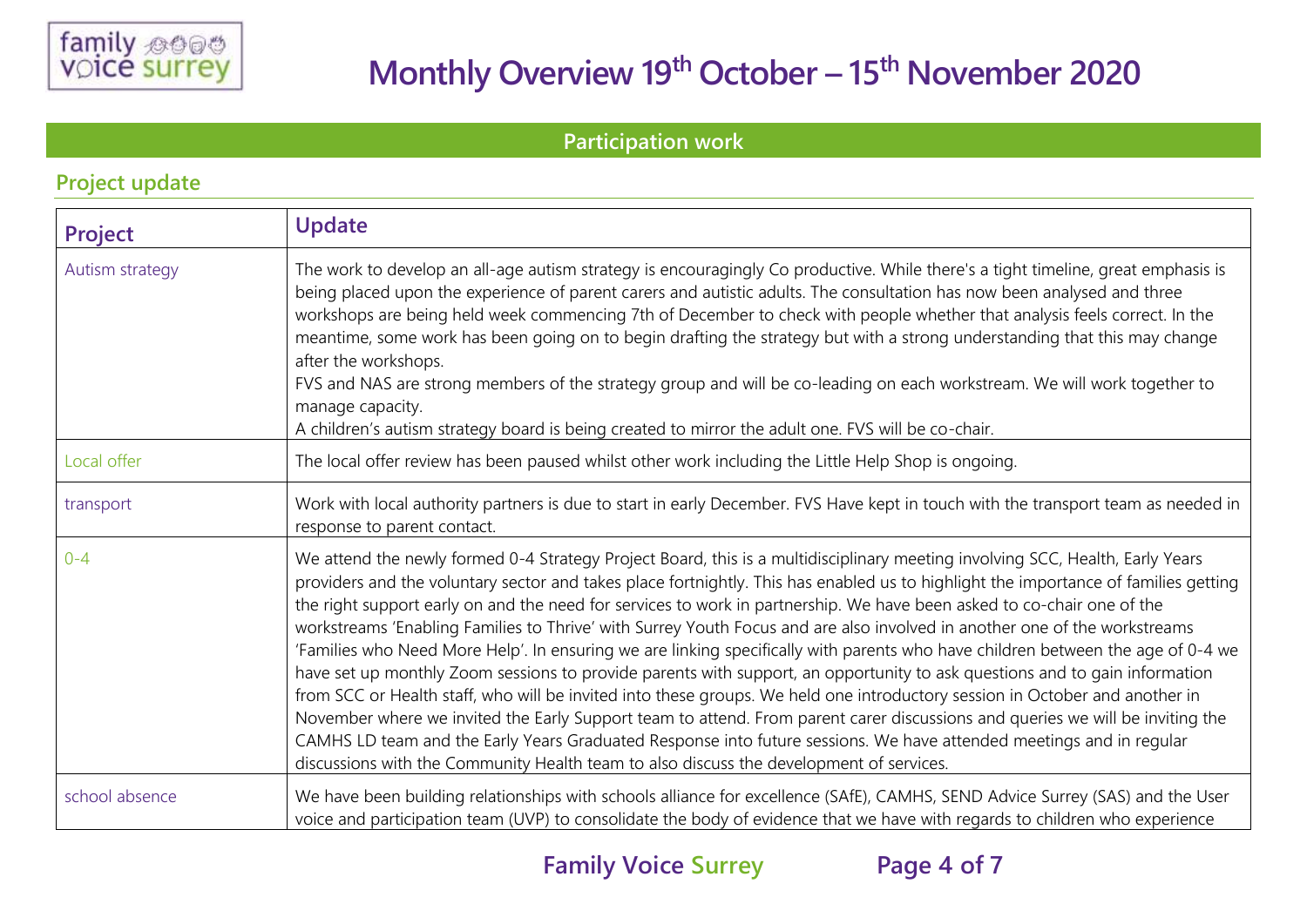

|                        | barriers to school attendance. Work with council officers responsible for this area is likely to come to the fore once again in the<br>new year.<br>SCC, Health Partners, schools and FVS our meeting with DfE /NHSE representatives to review the councils progress on their<br>action plan following the 2019 Ofsted review in early December.                                                                                                                                                                                                                                                                                                                                                                                                                                                                                                                                                                                                                                                                                                                                                                                                                                                                                                                                                                                                               |
|------------------------|----------------------------------------------------------------------------------------------------------------------------------------------------------------------------------------------------------------------------------------------------------------------------------------------------------------------------------------------------------------------------------------------------------------------------------------------------------------------------------------------------------------------------------------------------------------------------------------------------------------------------------------------------------------------------------------------------------------------------------------------------------------------------------------------------------------------------------------------------------------------------------------------------------------------------------------------------------------------------------------------------------------------------------------------------------------------------------------------------------------------------------------------------------------------------------------------------------------------------------------------------------------------------------------------------------------------------------------------------------------|
| <b>Direct Payments</b> | We joined fortnightly check-in meetings which were attended by both Childrens Services and Adult Social Care. This has enabled<br>FVS to quickly highlight any issues raised by parent carers on a regular basis and was established during the first lockdown. In<br>October FVS fed back on initial comms from Childrens Services announcing the roll out of the new rate change. These comms<br>were circulated in FVS's newsletter in November. FVS subsequently recommended additional more detailed comms were sent<br>out to all Direct Payment recipients and suggested FAQs reflecting areas where parent carers may need more information and<br>where to go. This was coproduced with Childrens Services. Discussed feedback from the FVS 'Direct Payments - your feedback<br>matters survey' in meetings and where 24 parent carers had left details and expressed interest in being part of a future focus<br>group with SCC. FVS offered to facilitate two Zoom sessions with SCC and invited parent carers who had expressed interest via<br>the survey. Two sessions are planned for the 3 <sup>rd</sup> of December and will focus on those families accessing Direct Payment support<br>via Childrens Services. An additional session will be planned for those families who are receiving Direct Payments support via<br>Adult Social Care. |
| <b>Short Breaks</b>    | We have been attending fortnightly meetings with SCC's Commissioning team, this is also attended by Short Breaks Providers.<br>This has enabled us to highlight any queries raised by parent carers, the importance of the Short Breaks service for families and<br>any gaps in services. It also enables us to get a regular update on the impact of COVID19 on these services.                                                                                                                                                                                                                                                                                                                                                                                                                                                                                                                                                                                                                                                                                                                                                                                                                                                                                                                                                                               |
| Health                 | We attended the quarterly Community Equipment Service Meeting. During which we were able to ask questions related to the<br>survey which parent carers had completed earlier in the year. We highlighted the importance of the 'feedback loop' and ensuring<br>that those parent carers who had completed the service were able to see the results of the survey. Following this we meet with<br>the Commissioning team to offer to facilitate a Zoom session with parent carers where the findings could be presented,<br>additional questions asked and input into the service going forward. Session planned for January 2021.                                                                                                                                                                                                                                                                                                                                                                                                                                                                                                                                                                                                                                                                                                                              |
| <b>LSPA</b>            | Coordinators asked parent carers if they had tried the new L-SPA, what were parent carers feeding back?. Limited feedback<br>received and confusion surrounding whether this had gone 'live' for parent carers yet. Feedback this to SCC as more promotion<br>may be needed of the L-SPA at this stage.                                                                                                                                                                                                                                                                                                                                                                                                                                                                                                                                                                                                                                                                                                                                                                                                                                                                                                                                                                                                                                                        |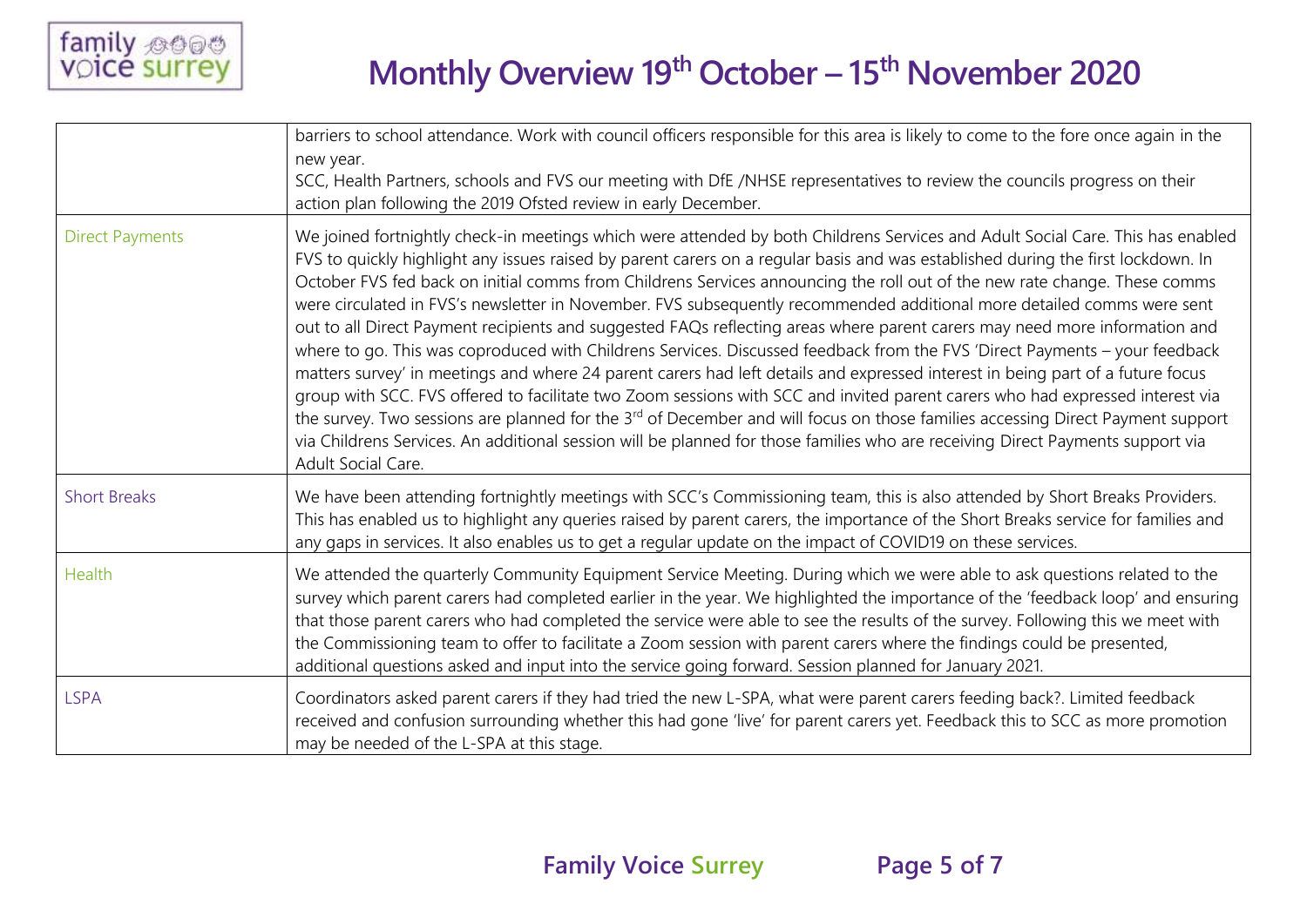

### **Meetings attended**

- DfE/NHSE covid conversation + preparation meetings
- Monthly catch up with Send Advice Surrey
- Monthly catch up with senior SCC send officers
- Introduction to surrey choices
- Introduction to SAfE
- Parental preference research project
- Send transport update
- Monthly catch up with User Voice and Participation team
- ASD Strategy board
- SCC QA meeting
- Quarterly meeting with elected cabinet members
- Monthly catch up with designated clinical officer
- Additional schools forum meeting
- CAMHS meeting to address severe school anxiety issues
- ASD Strategy workstream meeting
- Local offer demonstrations
- Surrey healthy schools steering group
- Short Breaks fortnightly check in meeting with SCC and providers
- Direct Payments fortnightly meeting with Childrens Services and Adult Social Care
- Fortnightly 0-4 Strategy Project Board
- Community Equipment Service Meeting
- Meeting with EWMH Transformation Project Manager
- PA Recruitment Plan Task and Finish Group
- Meeting with Associate Director for Child and Family Health/0-4 Project Lead
- Meeting with Surrey Youth Focus re; 0-4 workstream
- Meetings with CWD Resources Manager
- Meeting with CWD lead Commissioning Task and Finish Group
- ID and ASD Board
- Direct Payments KPI Commissioning Meeting
- Social Media Task and Finish Group
- Meeting with Comms lead in Community Health
- Several meetings as needed with the Engagement and Coproduction lead at SCC